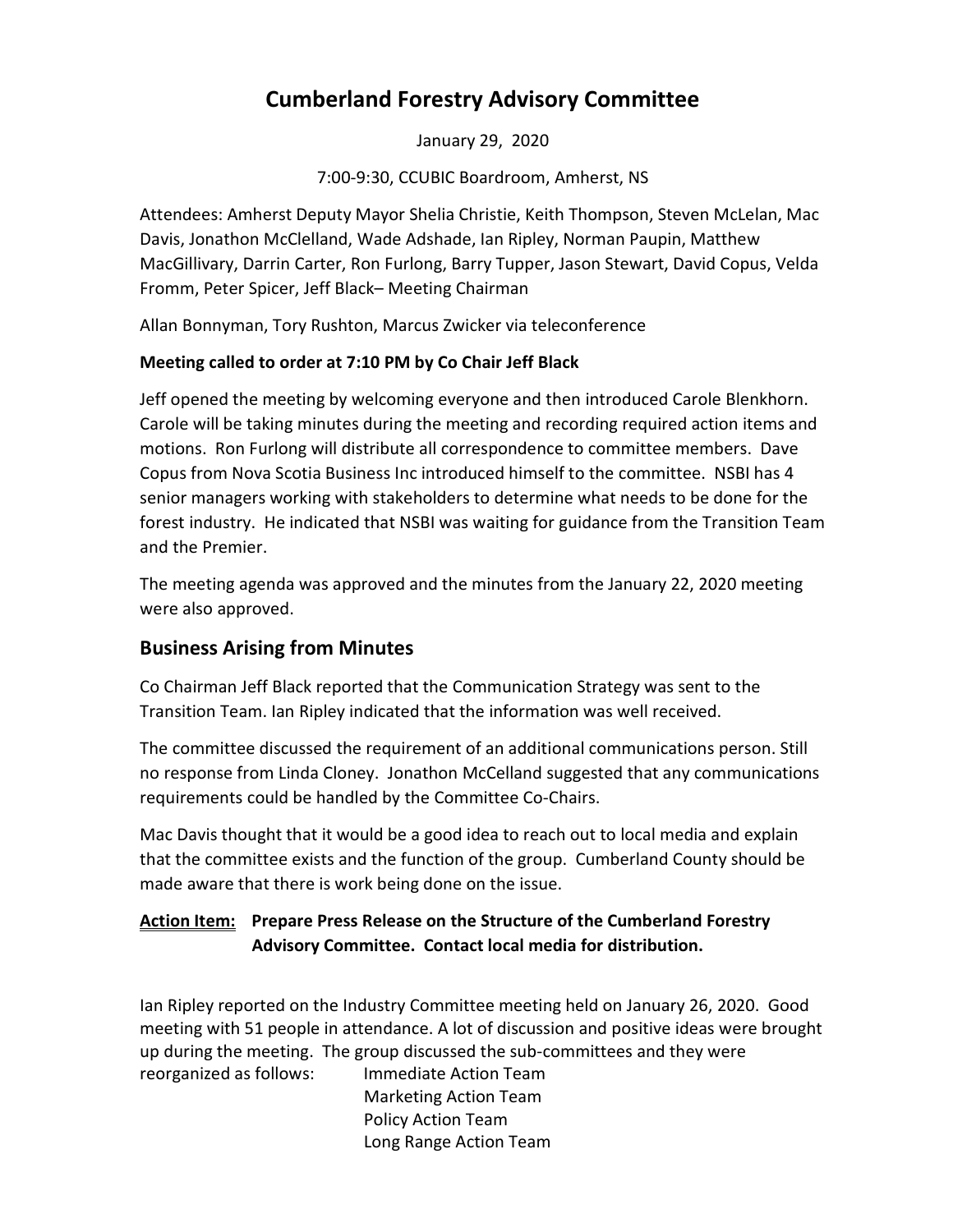Allan Bonnyman suggested that it would be beneficial to have one person taking minutes at all committee meetings. Allan asked if Carole would be interested in taking on this task. Carole declined.

## Committee Reports

Immediate Action Team: Keith Thompson yielded to Ian Ripley to report on committee activities.

Suggested ideas: Landowner Engagement – ask for clarification from Transition Team. Suggested 3 programs that could be implemented – private land fund, private land ecological forestry training site and demonstration fund, training fund for contractor's regarding modernization and education as a possible transition to ecological forestry. This idea of ecological forestry should only be considered as a small portion of the future of the industry.

Group discussion: Need clarification from the Transition Team regarding the future of the forestry industry in Nova Scotia. We need this clarification before suggesting programs from the Immediate Action Team.

Marketing Action Team: Barry Tupper provided a briefing on the committee's activities. Need to determine the role of the committee. Several ideas have been discussed and committee is still searching for additional solutions.

Marcus Zwicker, WestFor reported on a meeting with the Transition Team. His group reported on the state of the industry in western Nova Scotia and what was required to maintain the industry. Asked Transition Team on where the forestry sector in Nova Scotia was going – no reply. Jeff Black thanked Marcus for provided the update.

### Action Item: Make request to get the CFAC on the meeting agenda of the Transition Team

Ian Ripley suggested to the group that a before the CFAC when to the Transition Team, a clear message regarding what CFAC wanted the forest industry to look like in 5 years. We have a vision, need a bridge to get there.

### Action Item: A few members of the committee put together a document outlining Cumberland County's vision for the future and bring it to the next meeting.

Lengthy discussion on how to engage the public. Norman Paupin suggested an Innovation competition on residual usage. Jonathon McCelland indicated that the Cumberland Business Connector had administered competitions in the past and with guidelines it could be easily implemented.

### Action Item: Prepare criteria for Innovation Competition - possibility of asking Transition Team for prize money.